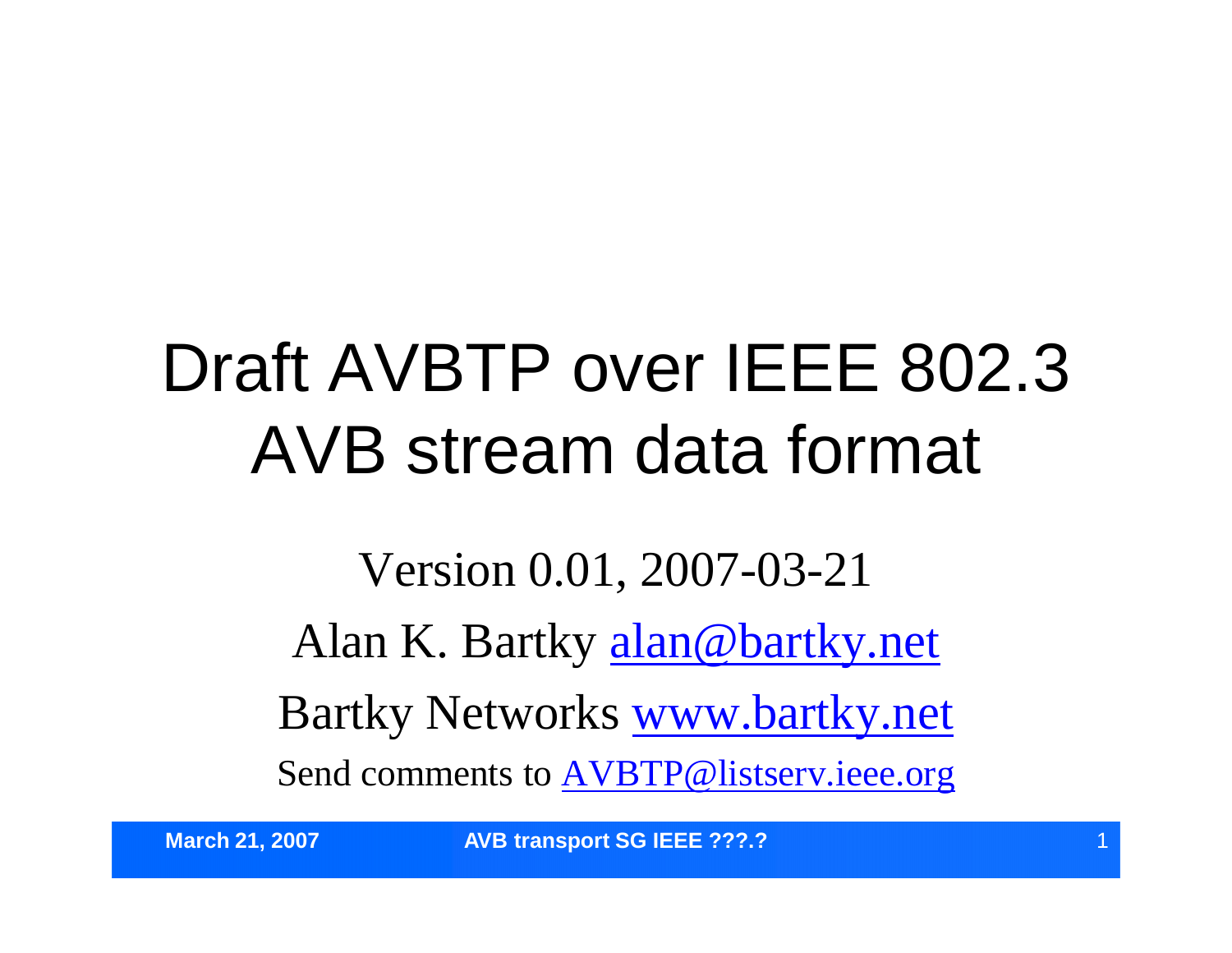#### Draft AVBTP Stream Data packet, SPH(0)

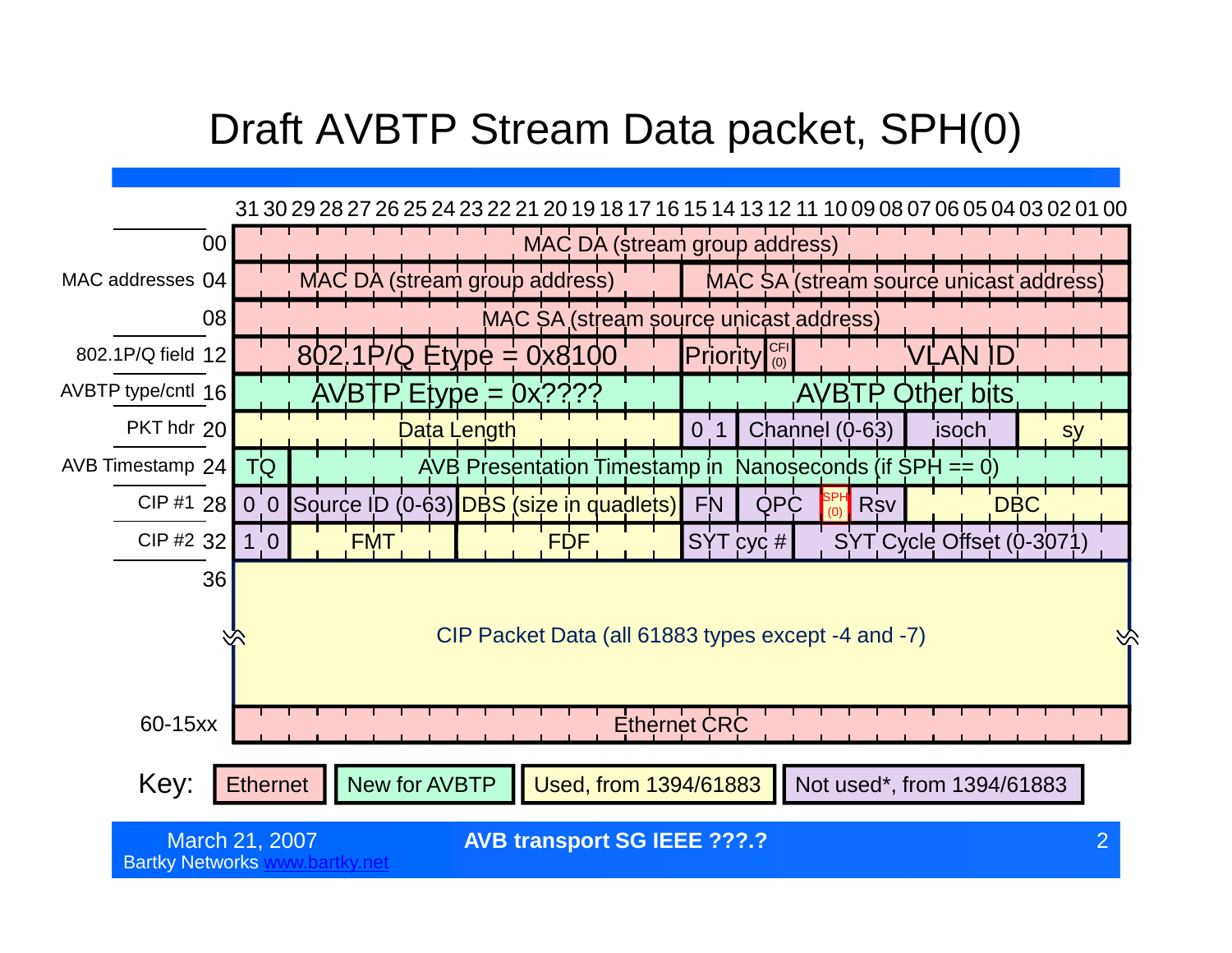#### Draft AVBTP Stream Data packet, SPH(1)

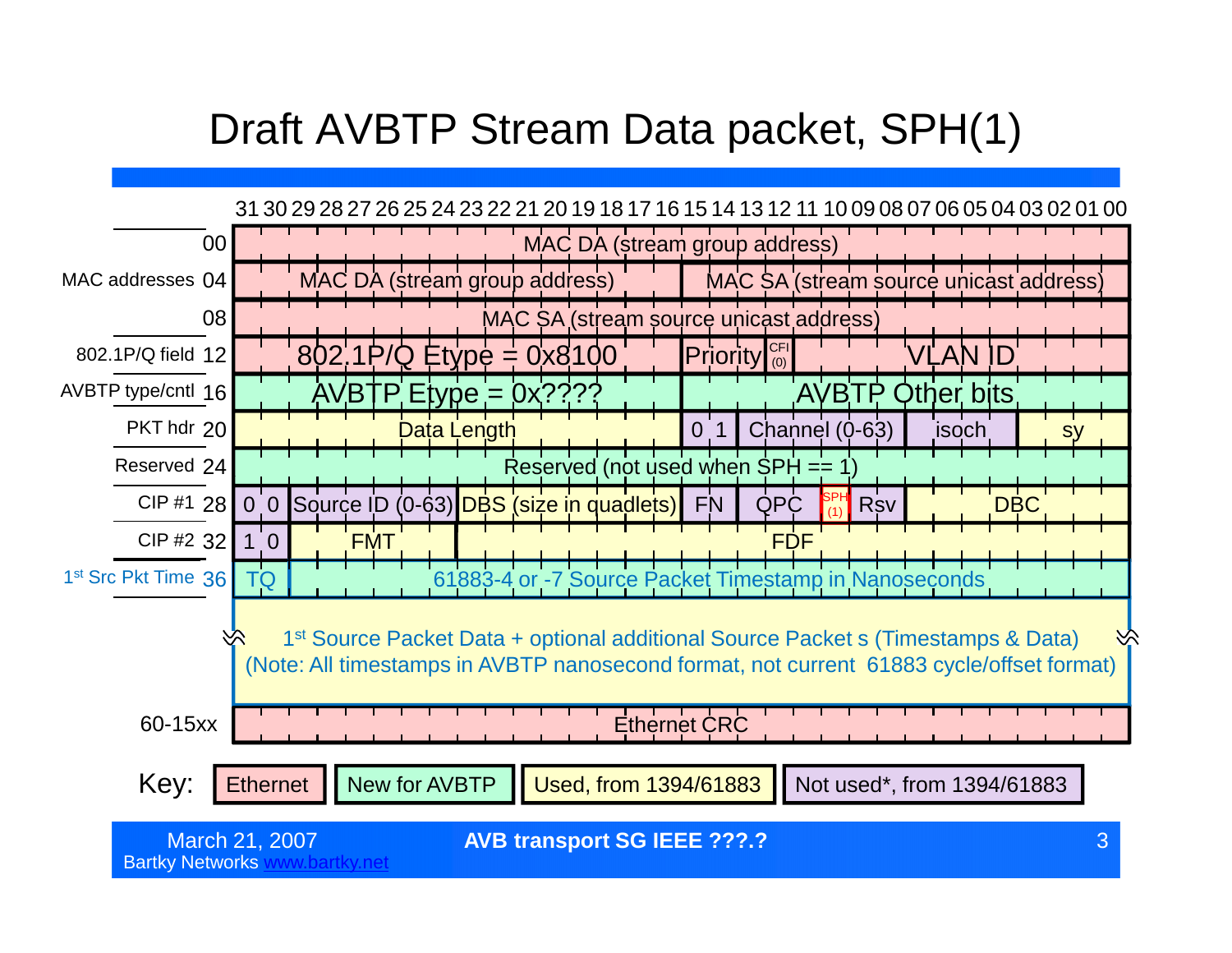- Offset 0: MAC Destination Address (DA)
	- For AVBTP over AVB, MAC Destination Addresses shall always be multicast addresses and shall be unique for the Layer 2 network.
- Offset 6: MAC Source Address (SA)
	- MAC address of the unicast source MAC sending the stream
- Offset 12: 802.1 P/Q Ethertype
	- For AVBTP, the sender shall always send frames with 1st Ethertype field set to 0x8100 for 802.1 P/Q type.
	- For switches hooked up to listener, an AVB switch shall not strip this header
		- i.e. We will make it mandatory that AVB switches never strip VLAN tags for AVBTP streams.

**March 21, 2007 AVB transport SG IEEE ???.?**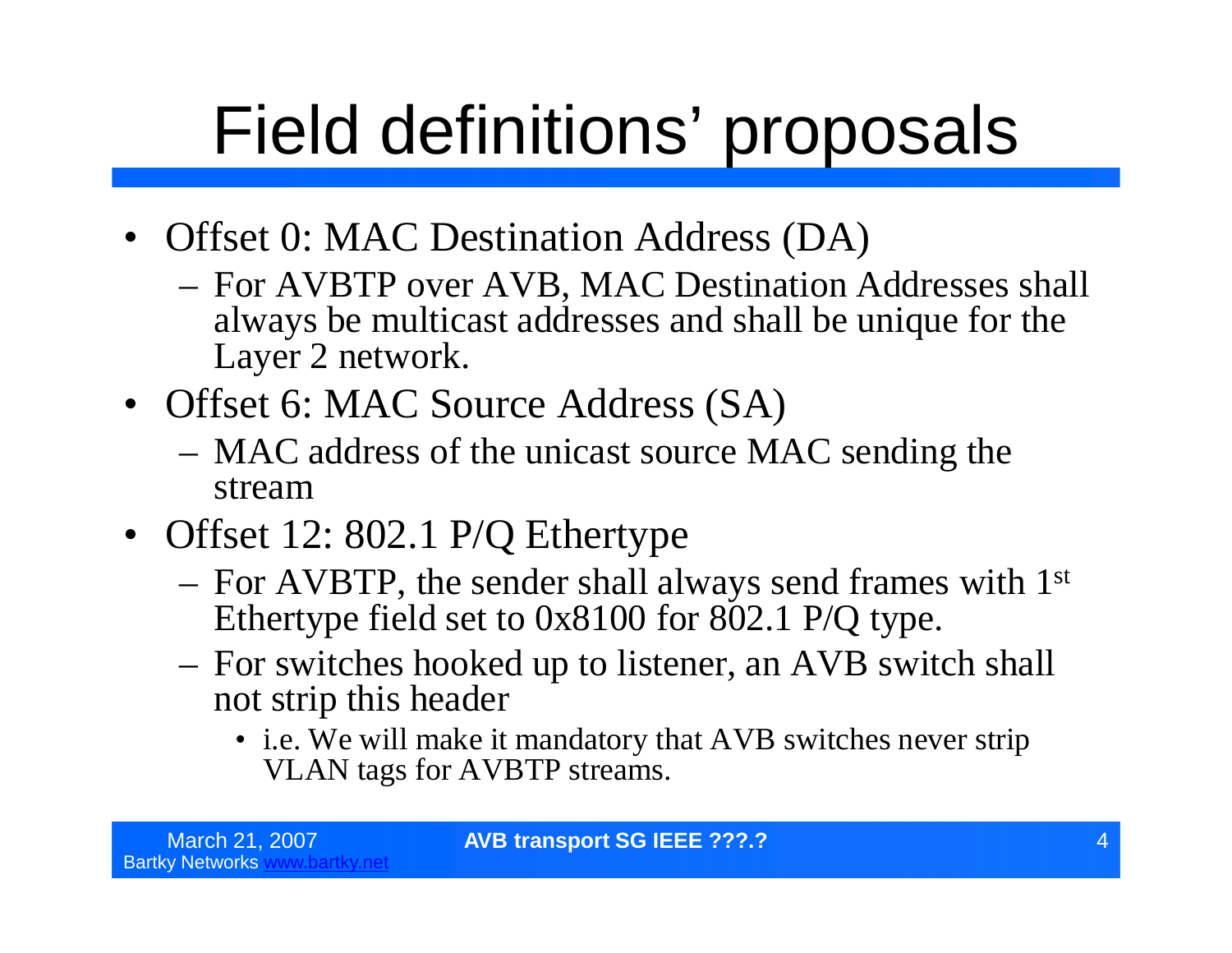- Offset 14: Priority-CFI-VLAN\_ID
	- –Priority, 3 bits:
		- For data streams, AVBTP shall always specify class 5 or class 4 traffic.
	- –Canonical Format Indicator (CFI), 1 bit
		- AVBTP will only support CFI of zero.
	- –VLAN ID, 12 bits:
		- AVBTP stations must support VLAN ID of zero to send or receive.
		- AVBTP stations are recommended to support other VLAN IDs, but it is not required.
		- Receiving AVBTP stations not supporting or configured for a given VLAN shall discard any frames for which it is not a member of the specified VLAN.

March 21, 2007 **AVB transport SG IEEE ???.?** 5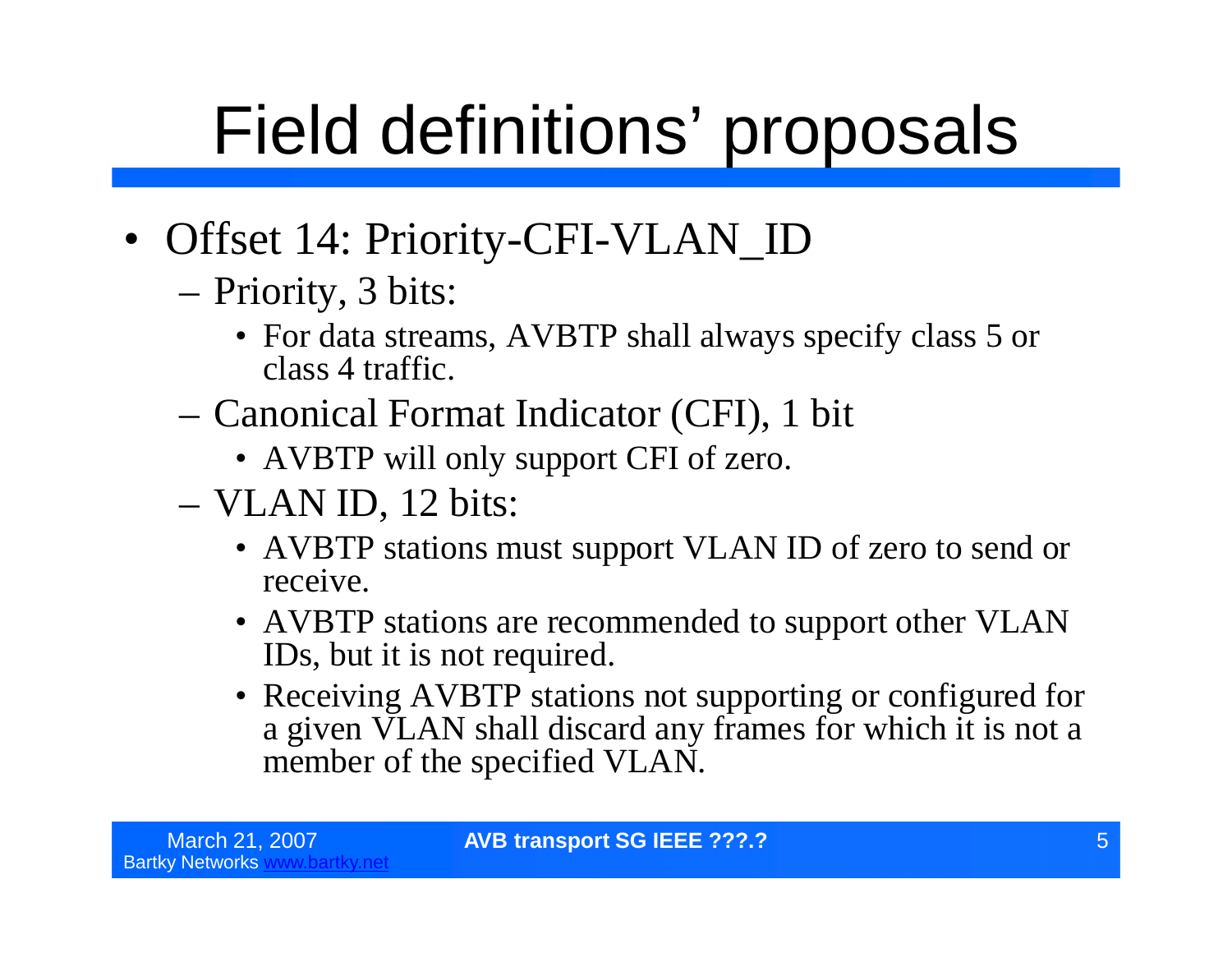- Offset 16: AVBTP Ethertype
	- –AVBTP Shall use a unique Ethertype to identify an AVBTP stream
		- Value of the Ethertype is TBD
- Offset 18, 16 bits: AVBTP reserved / to be defined.
	- –Here are 16 bits for use by AVBTP
		- Editor's note: May want to consider using only 8 bits here and reserving another 8 bits for Application Data. May be useful if we need format differences between IEEE 802 and RTP/UDP/IP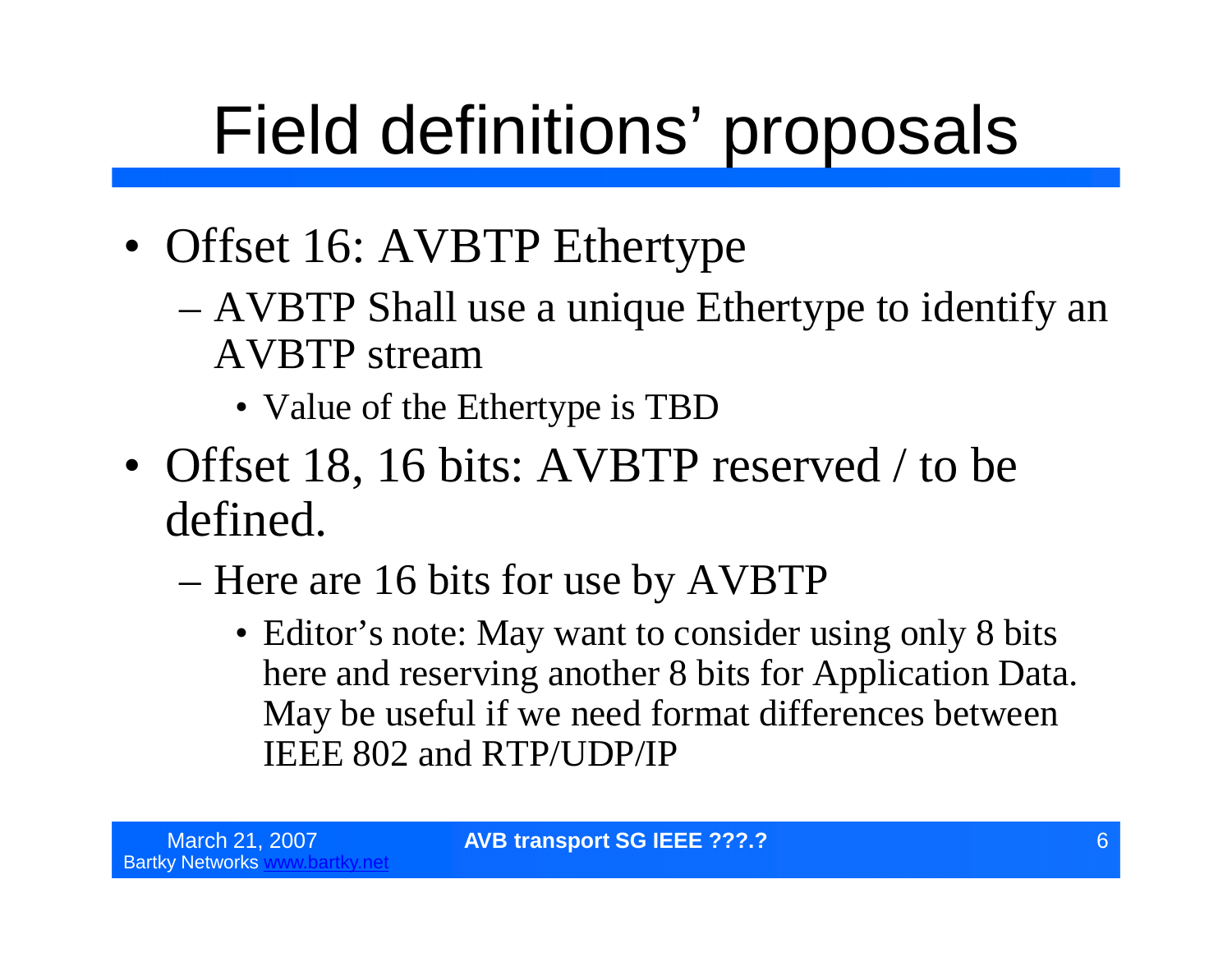- Offset 20: Data Length
	- –This is the exact same definition as used for isochronous packets in 1394. This specifies the length in bytes starting at offset 28 (CIP Header start)
		- Editor's note: 1394 allows a length of zero in this field. I do not believe that would be needed in IEEE 802 or RTP encapsulation, but I could be wrong…
		- If zero is allowed, then an AVBTP station must ignore and discard any Empty data packets.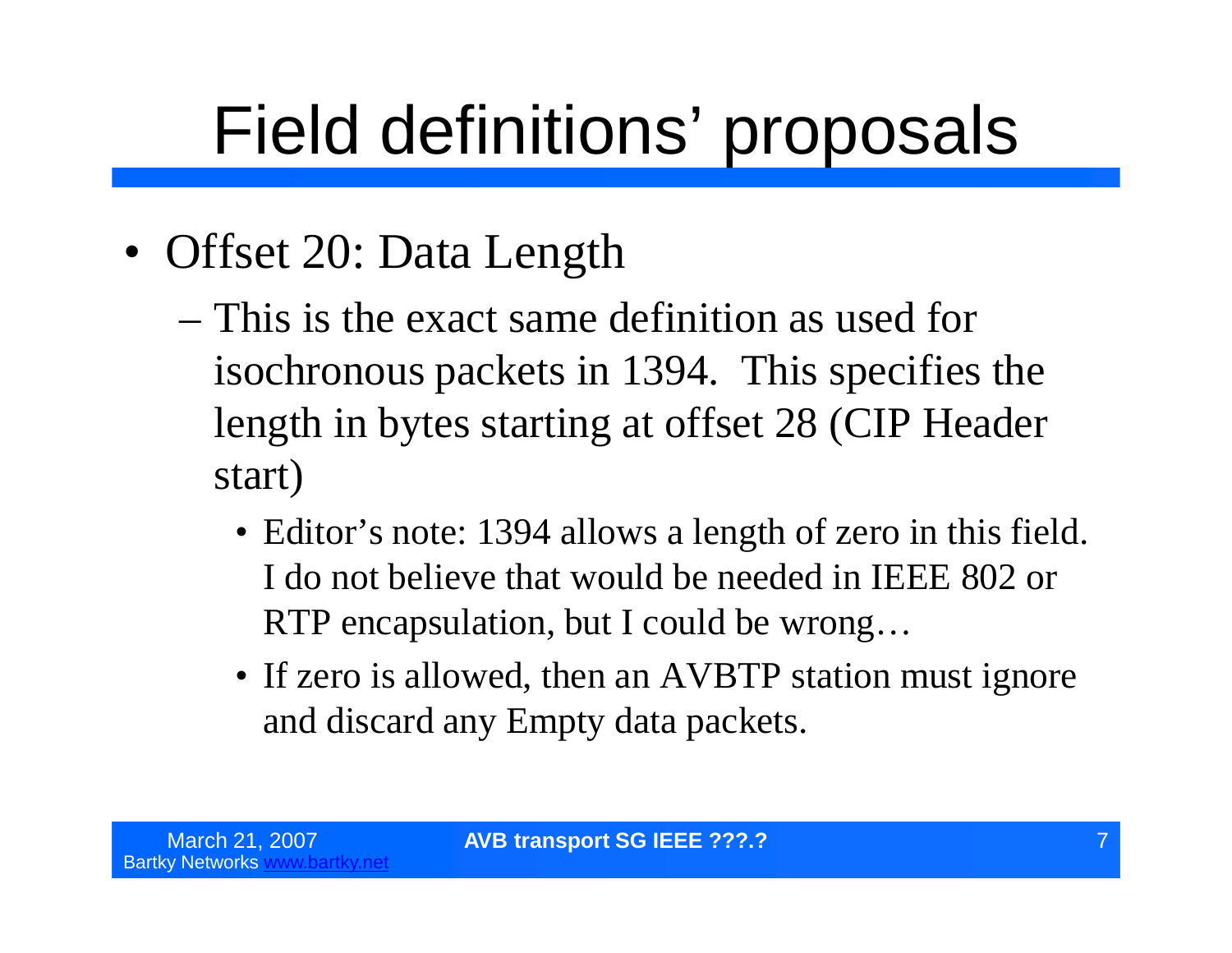- Offset 22: Other fields from 1394 isochronous packet
	- CIP header present field, 2 bits:
		- Set to 01 binary, indicates CIP header is present
		- For AVBTP stations, this field shall always be set to 01
	- Stream Channel, 6 bits:
		- For 1394 to AVB interworking, this field shall contain channel ID from 1394 isochronous packet from the source 1394 bus.
		- TBD if it has any use in AVBTP end stations
	- Tcode, 4 bits: Isochronous Packet type
		- Shall be fixed value of 0101 binary (same as 1394)
		- Editor's note: I'm assuming for an interworking function, we should only "interwork"isochronous streams as 1394 asynchronous data should probably be out of scope for us (e.g. IP over 1394 to IP over Ethernet would be a typical 1394 asynchronous conversion)
	- Sy field, 4 bits:
		- Reserved for use by DTCP (same as 1394)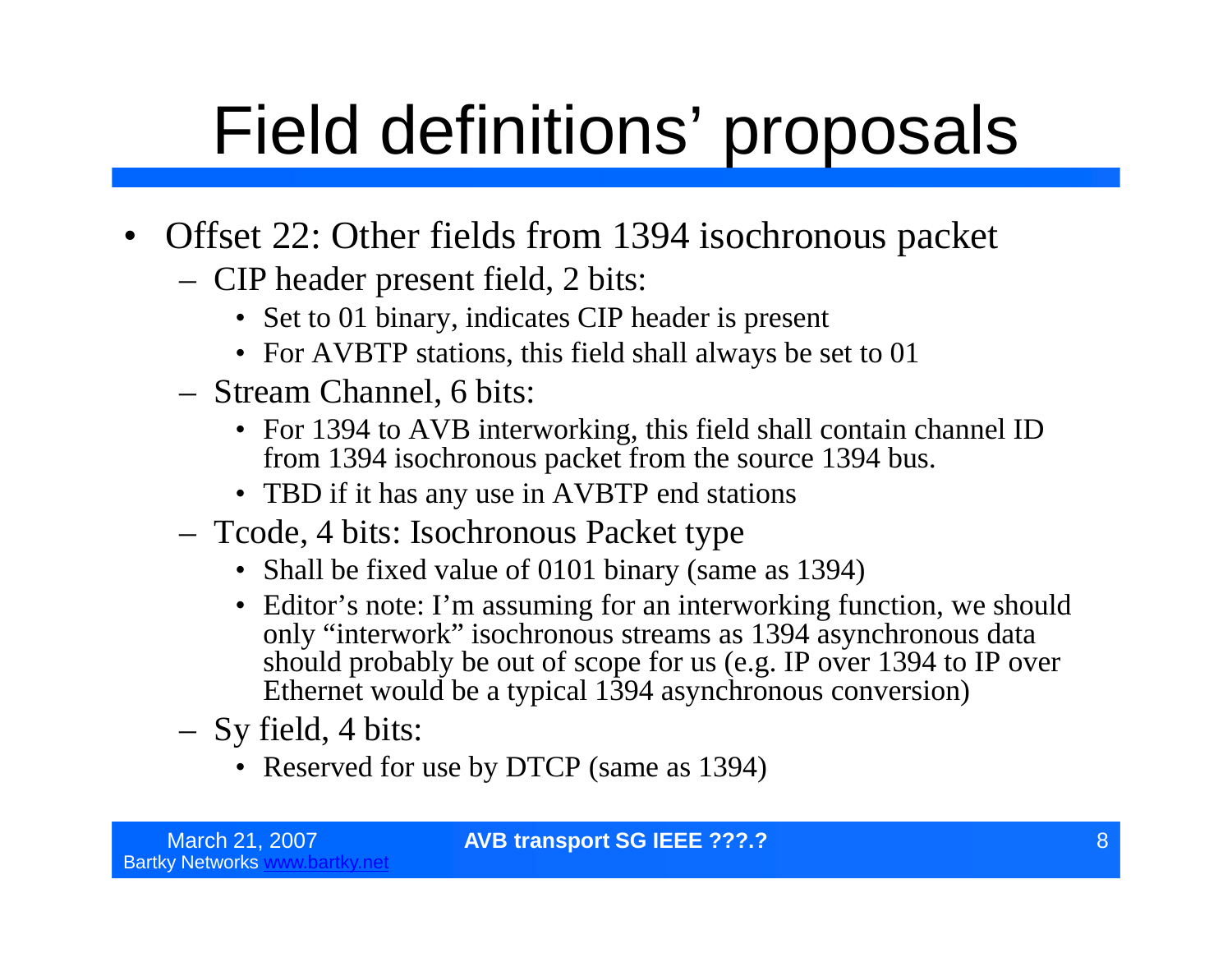- Offset 24: AVBTP Presentation timestamp for packets with Source Packet Header (SPH) Filed of zero.
	- Time-field Qualifier (TQ) field, 2 bits
		- 00 binary: Timestamp is valid presentation time in Nanoseconds
			- Editor's note: AVBTP will not use cycle time / offset as does the 61883 over 1394 does.
			- This will make AVBTP different, but compliant with the new way we are doing timing in 802.1AS
		- 11 binary: Timestamp field contains no data
			- If set to 11 binary, then the Timestamp field shall also be set to all ones
				- » Editor's note: This is to mimic the behavior of 61883 timestamps.
		- 01 and 10 binary are reserved for possible future use.
	- Presentation time: 30 bits
		- Global time subset from 802.1AS time
			- TBD if Max value of 999,999,999 (i.e. using sub seconds from 802.1AS TimeStamp) or 0x3F-FF-FF-FF (i.e. using subset from 802.1AS TimeInterval (or other ??))
				- $\gg$  HW folks tend to prefer modulo 2<sup>N</sup> pure binary counters.
				- » Seconds and sub seconds probably best for human understanding, protocol traces from sniffers, etc.
				- $\rightarrow$  1394 uses seconds (0-127), cycles (0-7999) and cycle offset (0-3071)
			- 30 bits allows us for at least one second resolution
				- » Editor's note: This actually may be two much. If we want the same restriction as currently used in 1394 for non MPEG traffic, then we should limit this field to 18 bits which would give us approximately 2 milliseconds max value which is the max for those types of streams in 61883.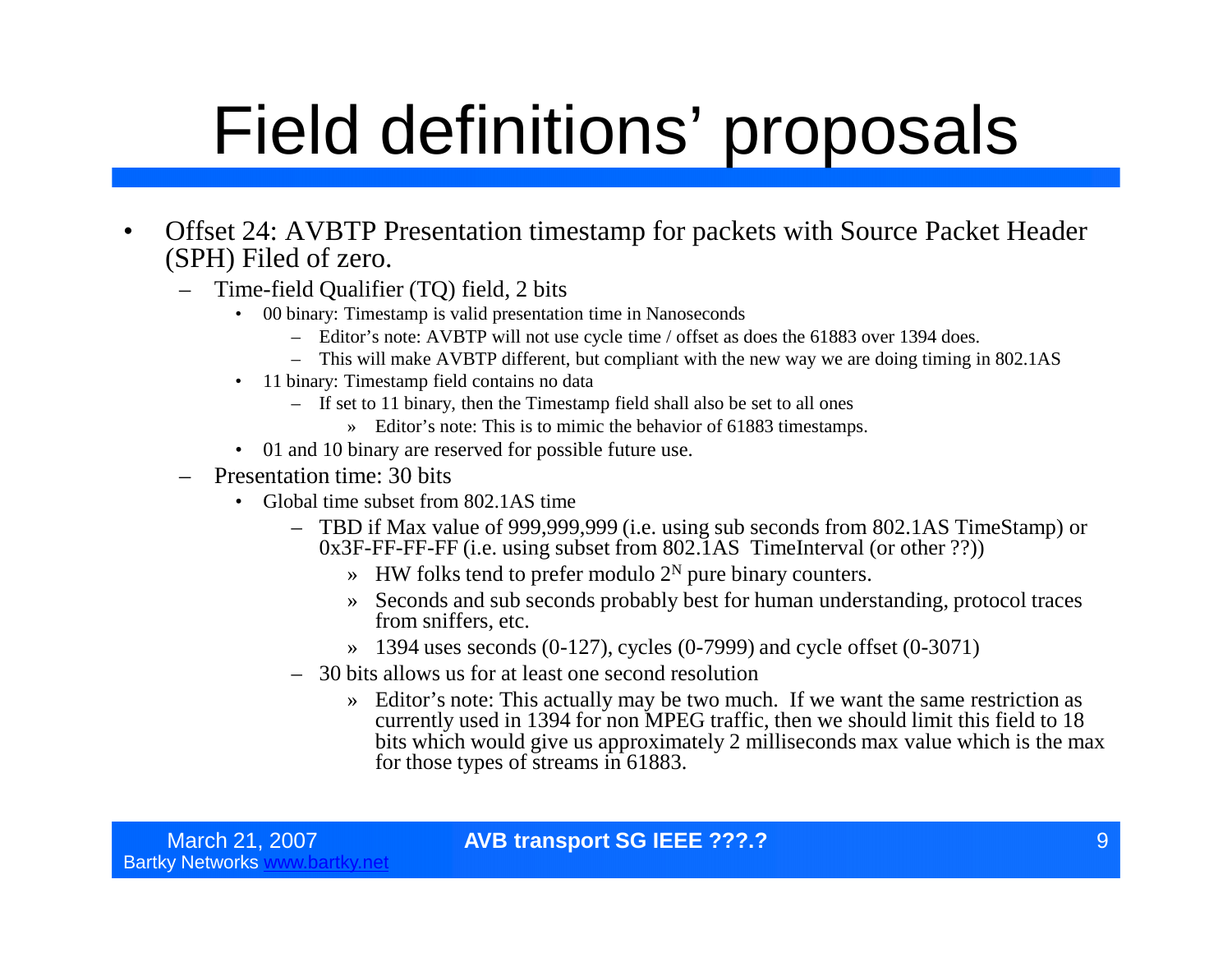- Offset 28: CIP header quadlet #1, 1<sup>st</sup> 2 octets
	- CIP header 1st quadlet indicator, 2 bits
		- Fixed at 00 binary
	- CIP header source ID, 6 bits
		- Source ID of stream talker
			- TBD if useful in AVBTP end stations or 1394 to AVB interworking units.
				- » Editor's note: Useful for debugging if nothing else, and in general the more we can keep fields "as is" for CIP headers in AVBTP, including ones not used for IEEE 802 or RTP, the more likely we are to succeed IMHO.
	- Data Block Size (DBS), 8 bits
		- Same definition as currently in 61883, size of Data Blocks in Quadlets
			- $-$  0: 256 quadlets
			- 1-255: 1-255 quadlets
			- Editor's note: Would like to change DBS values for -4 and -7 to size of source packet as I don't want to support FN field. This would give us better use/resolution of the DBC field.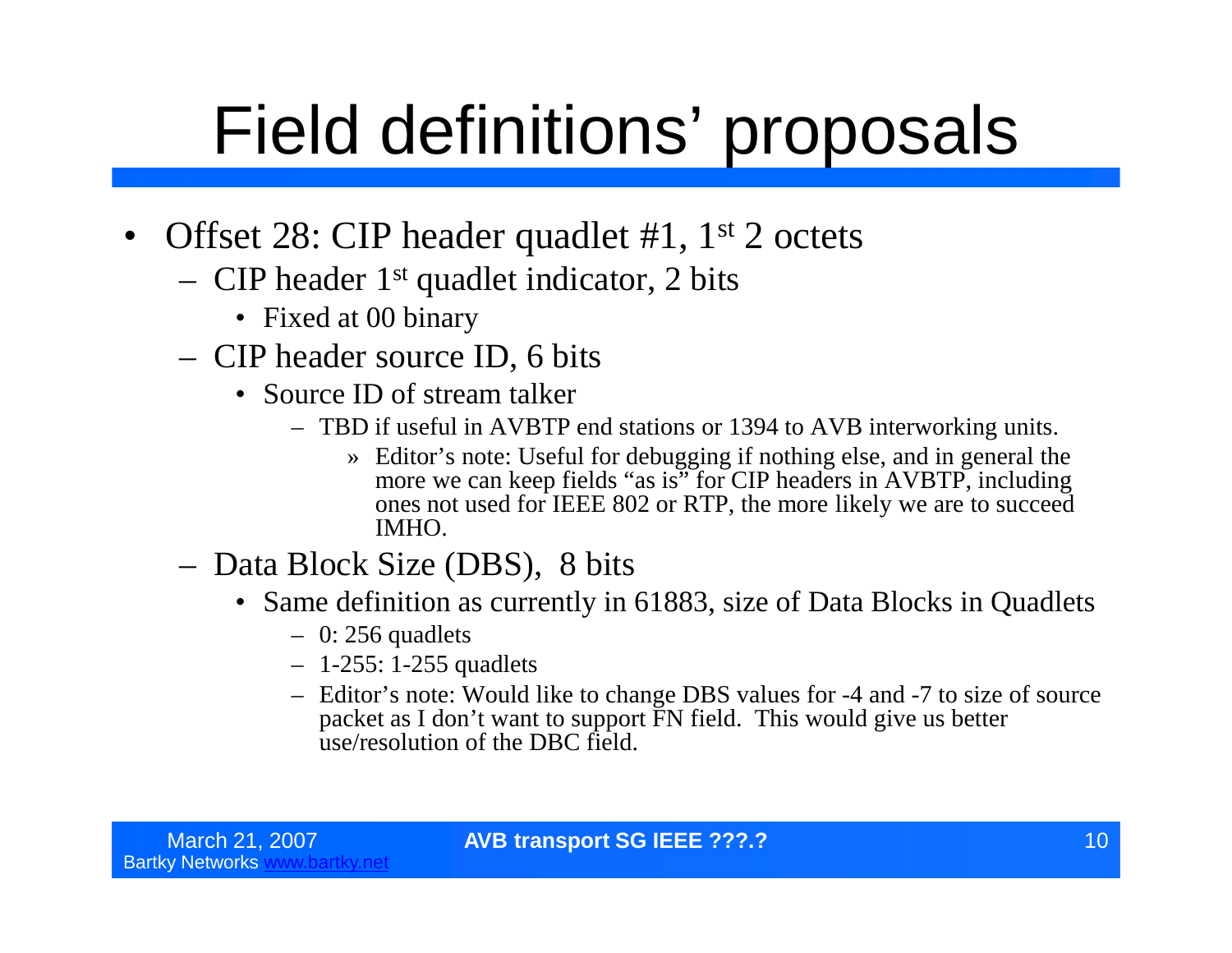#### • Offset 30: CIP header qualdet #1, 3<sup>rd</sup> octet

- Fraction Number (FN), 2 bits
	- Same use as 61883, although it is only used today to fragment -4 and-7 source packets for low bandwidth streams.
	- Editor's note: As discussed at Orlando, I and others believe we should drop support of stream fragmentation in IEEE 802 and RTP of MPEG type source packets.
		- If necessary for 1394 to Ethernet interworking, then this should be done at the interworking function and only on the 1394 side.
		- My recommendation for AVBTP is to only support  $FN = 0$  (no fragments)
- Quadlet Padding Count (QPC), 3 bits
	- For all types of 61883 as defined today, this field is always zero.
		- Editor's note: For AVBTP, we may just want to specify it as such, or at least say that the value is zero and it is reserved for future use.
- Source Packet Header (SPH) indicator, 1 bit
	- If one
		- Then AVBTP packet contains 61883-4 or 61883-7 (or future) source packets.
		- AVBTP timestamp at offset 24 shall be ignored and instead, timestamps with the source packet(s) shall be used instead.
	- If zero
		- Then AVBTP packet does not contain source packets (contains Data Blocks)
		- AVBTP timestamp at offset 24 shall be parsed and processed (as specified above).
- Reserved (Rsv), 2 bits
	- Reserved (not used by 61883), set to zero
	- Editor's note: From what I can tell, there are no specified protocols I've seen currently or in previous research that use or plan to use this field. Does anyone working closer to the 1394 community know of any planned use for these bits?? This is only a 2 bit field, so IMHO we probably should leave this field alone.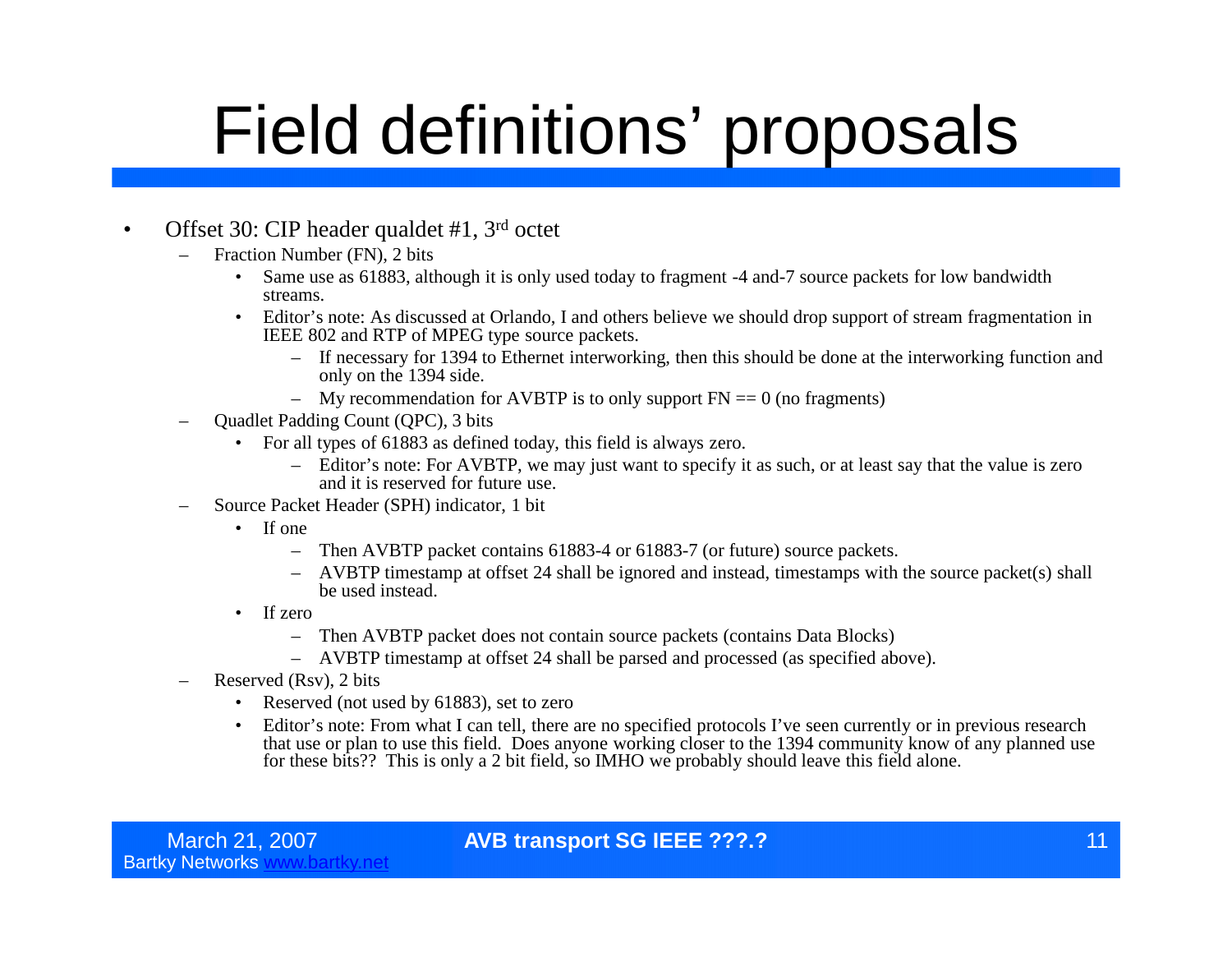- Offset 31: CIP header quadlet #1, 4<sup>th</sup> octet
	- –Data Block Count, 8 bits
		- Sequence number of 1<sup>st</sup> Data Block in the packet
		- Same meaning as in 61883 over 1394
			- Editor's note: The one change I'd like to see for AVBTP is as I've said before eliminate Fragmentation at the AVBTP layer. This would mean that MPEG Data Block Sizes are set equal to the Source Packet size and that Data Block Count now will also count packets instead of fragments.
				- » This has the added side benefit of allowing higher bandwidth MPEG streams and still keeping an 8 bit sequence field useful (i.e. 61883 as defined for -4 and -7 has fixed data block sizes and in cases where you have full MPEG packets in an isochronous packets, the lower 3 bits of the DBC field basically become unused leaving only 5 bits for sequence number which wraps very fast).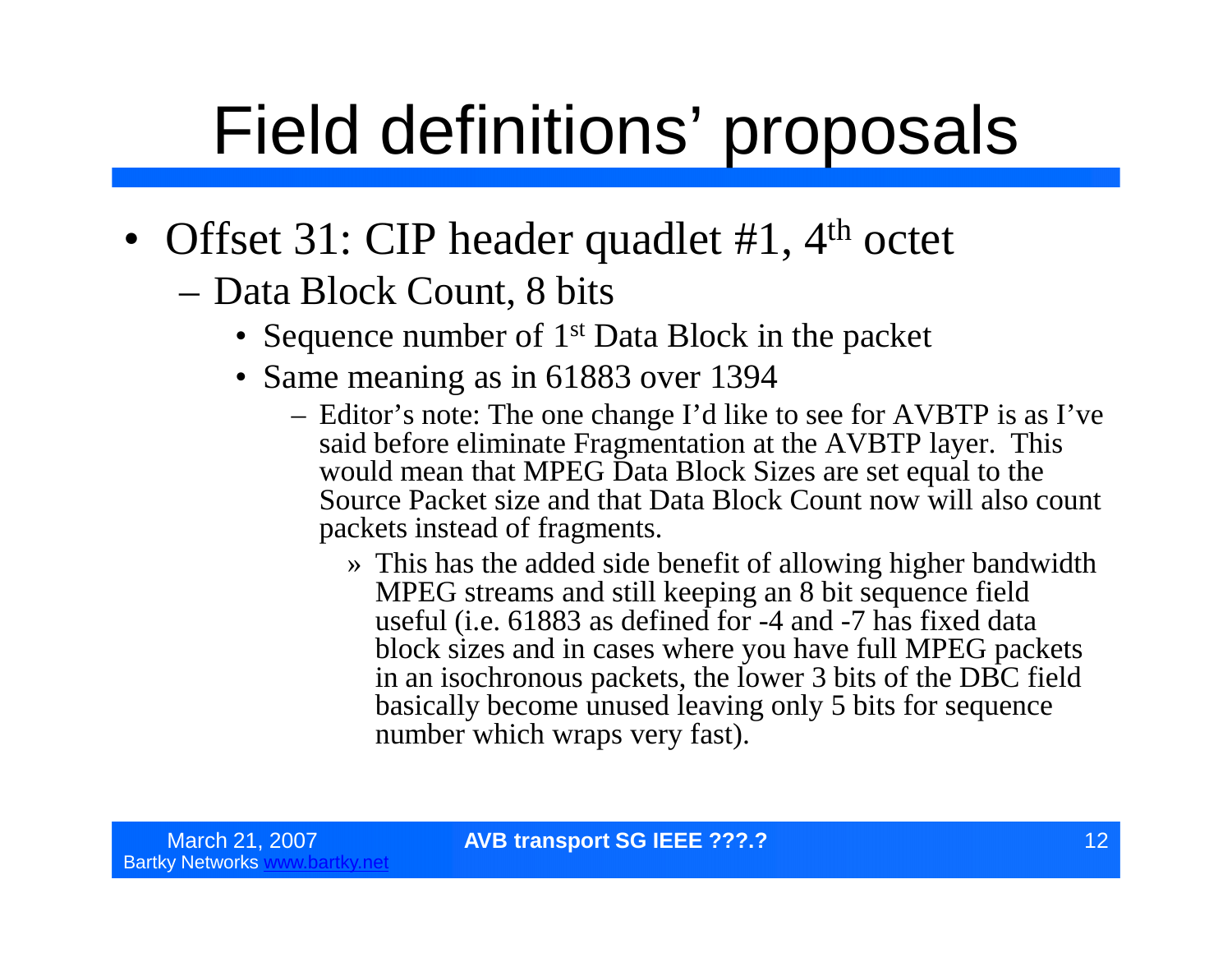- Offset 32: CIP header quadlet #2
	- CIP header  $2<sup>nd</sup>$  quadlet indicator, 2 bits
		- Fixed at 10 binary
	- Stream Format, 6 bits
		- Same values as currently defined for 61883
	- Format Dependent Field (FDF), 8 bits if SPH=0, 24 bits if SPH=1
		- Same values as currently defined for 61883
	- SYT field (1394 cycle time based presentation time)
		- Not mandatory for use by AVBTP end stations
		- Can be used by 1394 to AVB interworking units
			- Should specify 1394 type presentation time as set by originating 1394 attached talker/source in AVB cloud
				- » Adjusted if necessary on AVB to 1394 translation.
		- Could be used to help transition existing 1394/61883 SW and HW to AVBTP
			- On Egress, existing 61883 application could optionally specify 1394 time format and egress AVBTP layer could translate that to 802.1AS time
			- On Ingress, AVBTP layer could optionally translate 802.1AS time from offset 24 to 1394 type cycle and cycle offset and insert it into the packet prior to sending to application.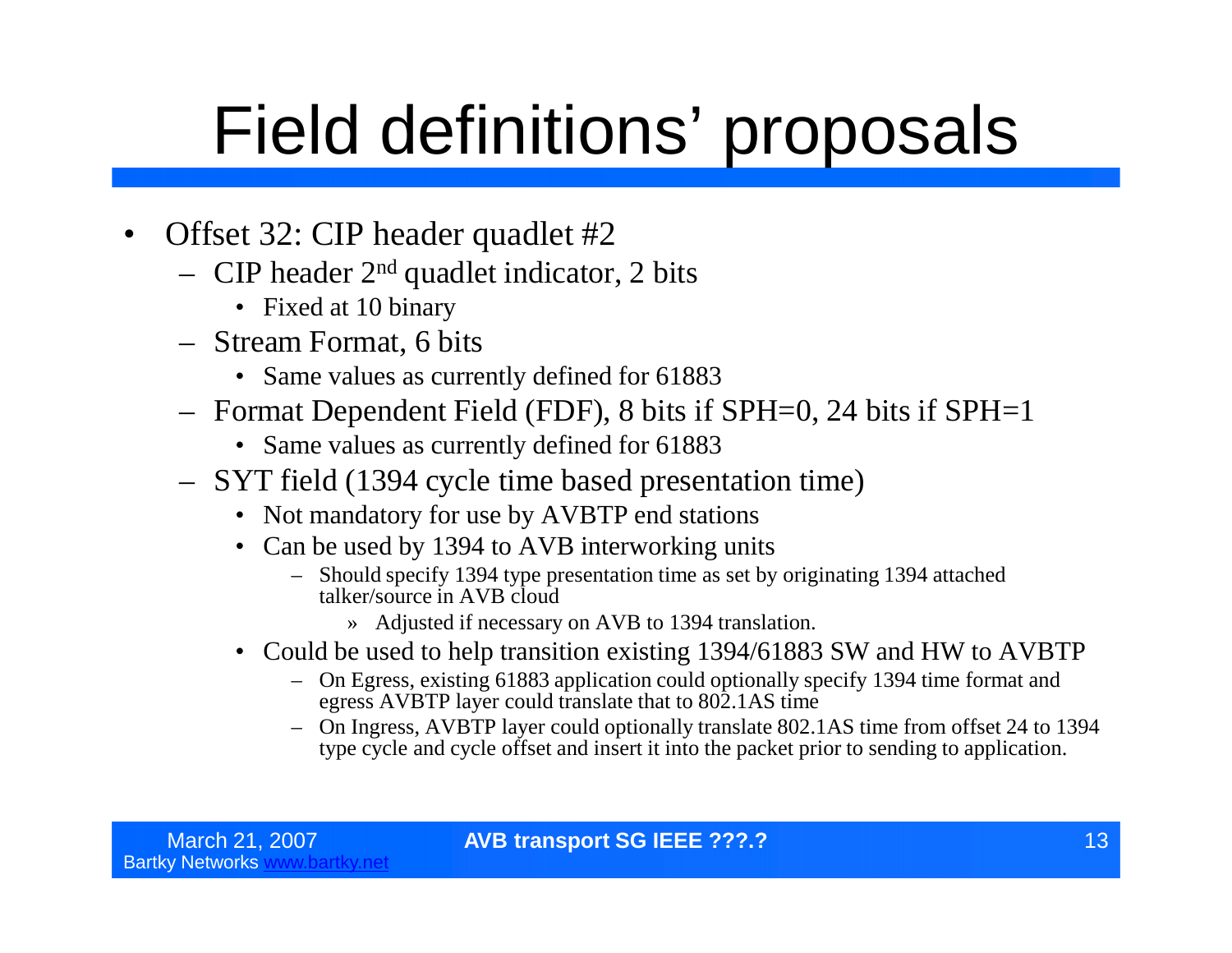#### Data Payload proposal

- For AVBTP (IEEE 802 and RTP) All data after the CIP header will be the same 61883 format used for payload except for a new Source Packet Header (1<sup>st</sup> quadlet of the source packet) will be defined to use 802.1AS timing (nanoseconds) instead of 1394 timing (8 kHz cycle and 24.576 MHz cycle offset).
	- For AVBTP same format as used in offset 24
		- 2 Bit Timestamp Qualifier
		- 30 bit Timestamp in Nanoseconds
			- Editor's note: For this case, we will need a full 30 bits if we do nanoseconds to get an equivalent 1 second resolution as is currently used by 1394/61883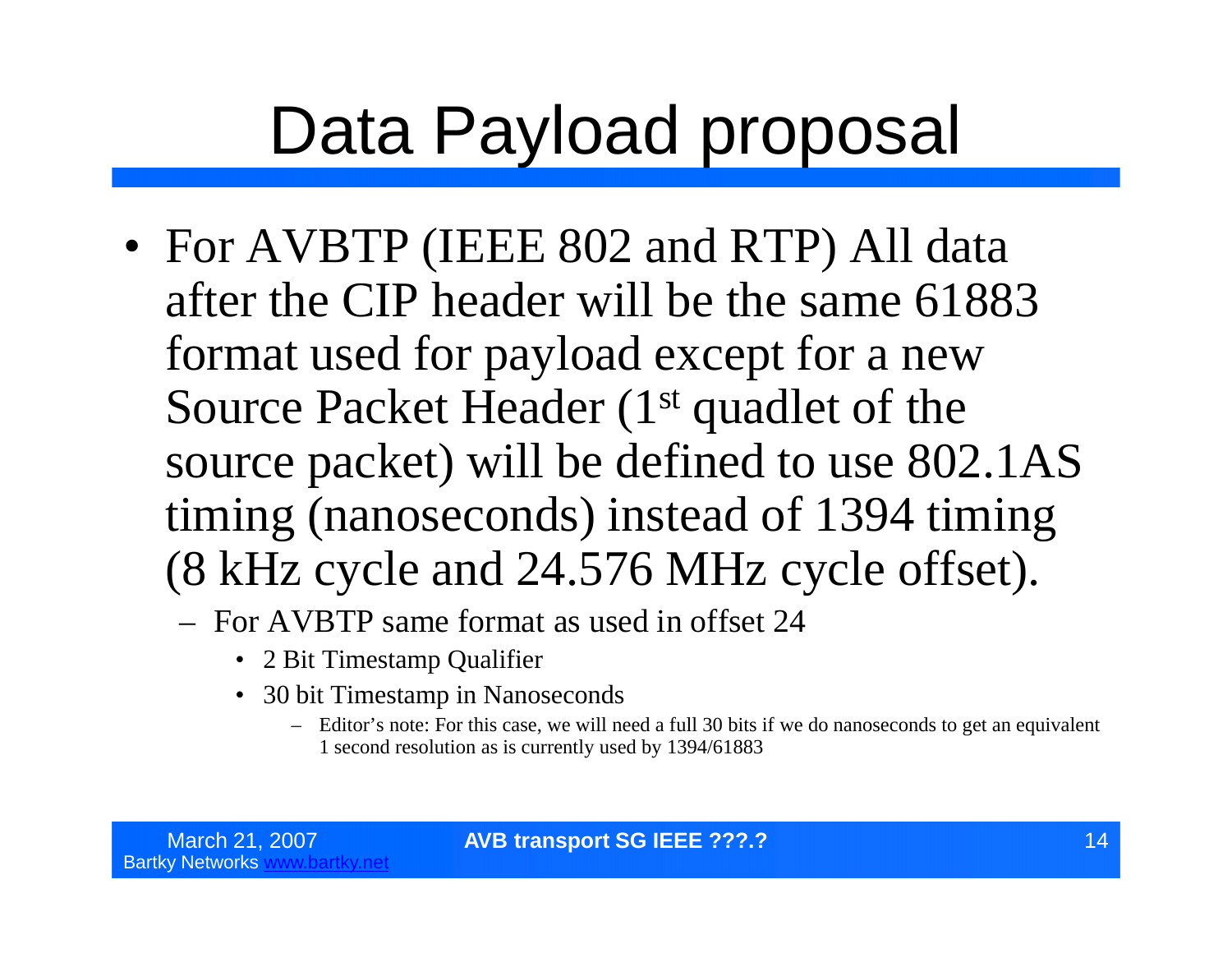# Current 61883-4 & -7 FDF field



FDF field

- FMT field:
	- 100000 binary: 61883-4
	- 100001 binary: 61883-7
- TSF (time shift flag) indicates a time-shifted data stream:
	- $-0$  = the stream is not time-shifted.
	- $-1$  = the stream is time-shifted.
- Res: reserved for future extension and shall be zeros.